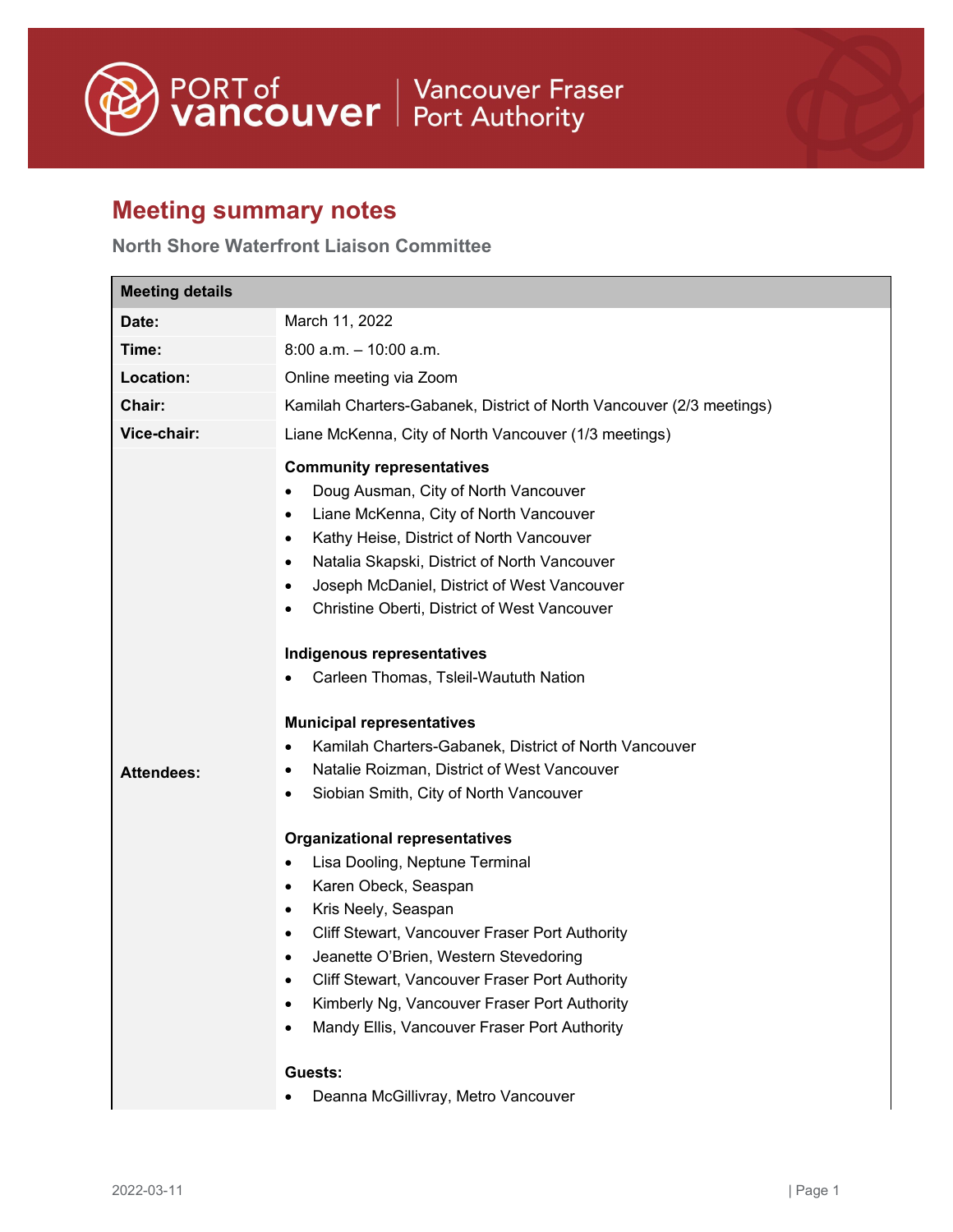|                          | Laurie Ford, Metro Vancouver                  |
|--------------------------|-----------------------------------------------|
|                          | Joe Cohrs, Metro Vancouver                    |
|                          | Shri Madiwal, Vancouver Fraser Port Authority |
|                          | Pam Ryan, Lucent Quay Consulting<br>$\bullet$ |
|                          | Tyler Banick, CN Rail                         |
| <b>Regrets:</b>          | Larry Orr, City of North Vancouver            |
|                          | Marjan Navab-Tehrani, Squamish Nation         |
| <b>Previous meeting:</b> | 2021-12-09                                    |
|                          |                                               |

|                                                                                | <b>Agenda Item</b><br><b>Discussion/action item</b>                                        |                                                                                                                                                                                                                                                                                                                                                                                                                                                                                                                                                                                                                                                                                                                                                                                                                                                                                                                                                         |  |
|--------------------------------------------------------------------------------|--------------------------------------------------------------------------------------------|---------------------------------------------------------------------------------------------------------------------------------------------------------------------------------------------------------------------------------------------------------------------------------------------------------------------------------------------------------------------------------------------------------------------------------------------------------------------------------------------------------------------------------------------------------------------------------------------------------------------------------------------------------------------------------------------------------------------------------------------------------------------------------------------------------------------------------------------------------------------------------------------------------------------------------------------------------|--|
| Welcome,<br>and safety<br>moment                                               | introductions                                                                              | The meeting chair welcomed and introduced the new community representatives to<br>$\bullet$<br>the committee: Natalia Skapski, District of North Vancouver; Joseph McDaniel,<br>District of West Vancouver; and Christine Oberti, District of West Vancouver.<br>This meeting's safety moment reminded members if they do not already have an<br>$\bullet$<br>at-home emergency kit, to start by adding water; you need 4L of water, per person,<br>per day, for 3 days (2L for drinking and 2L for food preparation and hygiene).                                                                                                                                                                                                                                                                                                                                                                                                                      |  |
| and<br>discussion:<br>Metro                                                    | <b>Presentation</b>                                                                        | Deanna McGillivray, Laurie Ford, and Joe Cohrs from Metro Vancouver provided a<br>presentation on the North Shore Wastewater Treatment Plant.<br><b>Discussion highlights</b>                                                                                                                                                                                                                                                                                                                                                                                                                                                                                                                                                                                                                                                                                                                                                                           |  |
| Vancouver<br>North Shore<br>Wastewater<br>overview by<br>Deanna<br>Laurie Ford | <b>Treatment Plant</b><br>McGillivray and                                                  | Traffic signals on West 1st Street will be back in place the week of March 14, 2022,<br>$\bullet$<br>and this will be a fully signalized intersection.<br>There is no start date yet for work on the Philip Avenue overpass.<br>$\bullet$<br>A new timeline for completion of the project is to be determined; it is anticipated an<br>$\bullet$<br>update will be made in fall 2022 to the Metro Vancouver board of directors.<br>A revised project budget is to be determined; it is anticipated there will be more<br>$\bullet$<br>clarity following the update to the Metro Vancouver board of directors in fall 2022.<br>For more information on the North Shore Wastewater Treatment Plant Project,<br>$\bullet$<br>visit: metrovancouver.org/nswwtp; or sign up to receive the project newsletter here.                                                                                                                                          |  |
| and<br>discussion:<br>Port<br>optimization                                     | <b>Presentation</b><br>initiatives: early<br>engagement by<br>Shri Madiwal<br>and Pam Ryan | Shri Madiwal, Vancouver Fraser Port Authority, and Pam Ryan, Lucent Quay<br>Consulting, provided a presentation on port optimization initiatives: early engagement.<br><b>Discussion highlights</b><br>Question regarding who else the port authority is engaging with besides Indigenous<br>groups, local and regional governments and the port liaison committees. Shri<br>shared that the port authority is engaging with industry including a number of<br>associations and agencies, tenants and customers.<br>Through our work with the Enhancing Cetacean Habitat and Observation (ECHO)<br>$\bullet$<br>Program, we have also identified lots of opportunities for harmonization with<br>advisory groups, including federal agencies.<br>[Post-meeting follow up information:]<br>$\bullet$<br>We know from all our work on the Enhancing Cetacean Habitat and<br>$\circ$<br>Observation (ECHO) Program since 2017 that by limiting unnecessary |  |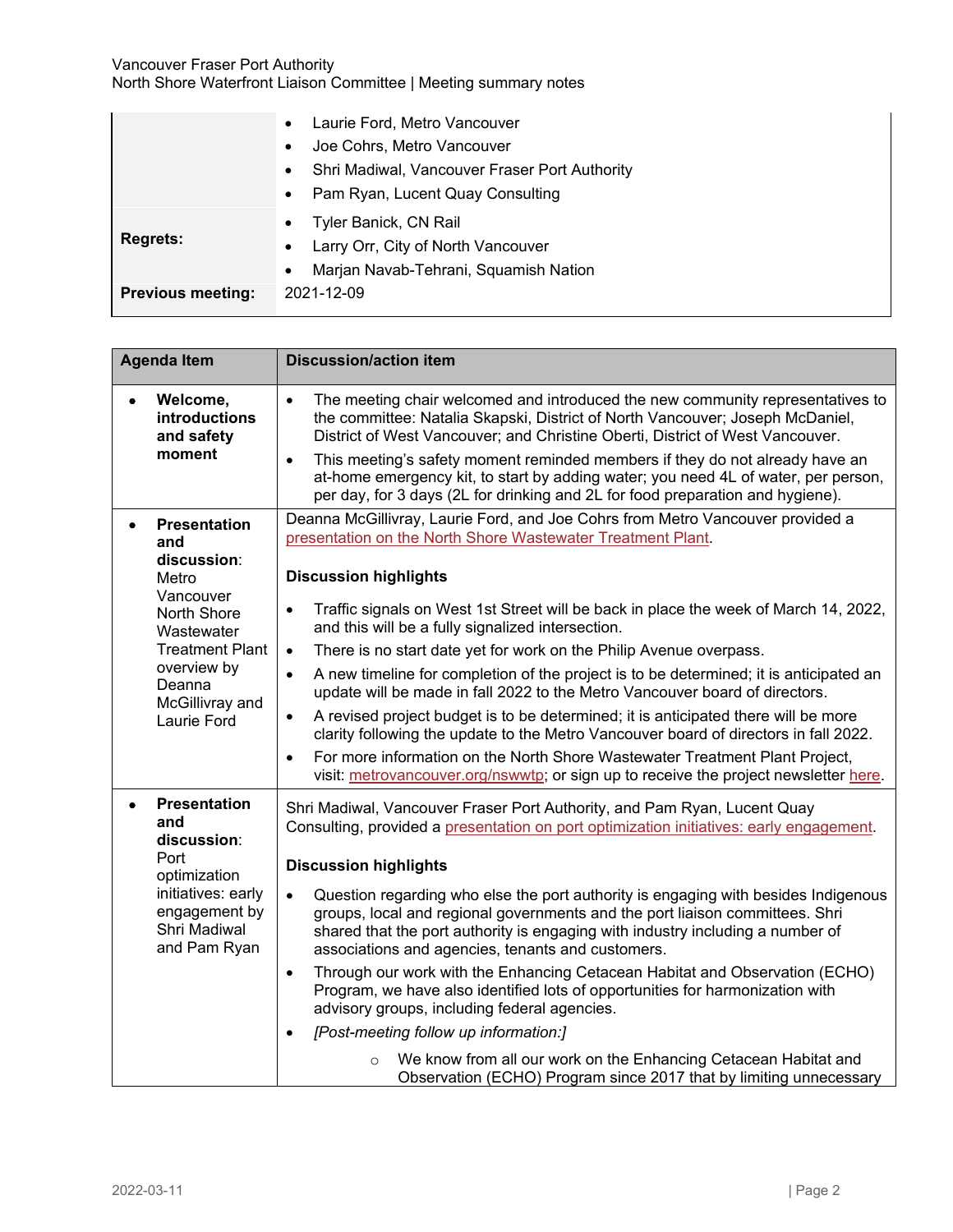| vessel movements, we can reduce noise impacts in southern resident<br>killer whale habitat.<br>The port optimization team is working closely with our ECHO team as<br>$\circ$<br>well as other port authority environmental program teams to<br>understand how port optimization initiatives can complement and<br>enhance their work, and tap into their advisory networks.<br>For example, through the ECHO program, we have access to a large<br>$\circ$<br>advisory working group comprising government agencies (including<br>DFO, Transport Canada and the Canadian Coast Guard), members of<br>the marine transportation industry (pilots, shippers, cruise lines, as well<br>as tug, ferry and other vessel operators), Indigenous communities,<br>conservation and environmental groups (including Raincoast<br>Conservation Foundation, Natural Resources Defense Council, and<br>World Wildlife Fund Canada), and scientists.<br>We look forward to their insights along with those of our project-<br>$\circ$<br>specific advisory panel, and our project-specific engagement with<br>Indigenous groups, local governments, residents and other interested<br>parties. |
|------------------------------------------------------------------------------------------------------------------------------------------------------------------------------------------------------------------------------------------------------------------------------------------------------------------------------------------------------------------------------------------------------------------------------------------------------------------------------------------------------------------------------------------------------------------------------------------------------------------------------------------------------------------------------------------------------------------------------------------------------------------------------------------------------------------------------------------------------------------------------------------------------------------------------------------------------------------------------------------------------------------------------------------------------------------------------------------------------------------------------------------------------------------------------------|
| Suggestion to engage schools and school boards through this process, as well as<br>environmental groups.                                                                                                                                                                                                                                                                                                                                                                                                                                                                                                                                                                                                                                                                                                                                                                                                                                                                                                                                                                                                                                                                           |
| Question about whether the new AVTM system will include recreational users. Shri<br>$\bullet$<br>advised that within the port authority's jurisdiction, we focus on choke points where<br>there is a lot of traffic competing for limited space. Elsewhere, marine collision<br>regulations are in place.                                                                                                                                                                                                                                                                                                                                                                                                                                                                                                                                                                                                                                                                                                                                                                                                                                                                          |
| [Post-meeting follow up information:]<br>$\bullet$                                                                                                                                                                                                                                                                                                                                                                                                                                                                                                                                                                                                                                                                                                                                                                                                                                                                                                                                                                                                                                                                                                                                 |
| The new system is designed to facilitate safe and responsible<br>$\circ$<br>commercial marine vessel movements as marine trade continues to<br>grow, so that the waters in and around the Port of Vancouver remain<br>open and accessible to all.<br>In fact, our decision to focus initial implementation on Second Narrows<br>$\circ$<br>Traffic Control Zone is because of the complexity and importance of<br>this multipurpose intersection for many port and recreational marine<br>users.<br>Recreational users will continue to give way to larger commercial traffic<br>$\circ$<br>that is in transit because recreational vessels are smaller and much<br>more manoeuvrable.<br>However, as part of our engagement process, we will notify and invite<br>$\circ$                                                                                                                                                                                                                                                                                                                                                                                                         |
| feedback from the marine recreation community to learn about their<br>thoughts and ideas that we can consider in refining how we manage<br>and allocate commercial vessel traffic in our jurisdiction.                                                                                                                                                                                                                                                                                                                                                                                                                                                                                                                                                                                                                                                                                                                                                                                                                                                                                                                                                                             |
| Question how the new AVTM system will increase safety. Shri advised that safety<br>regulations including contravention ticketing and monetary penalties exist today.                                                                                                                                                                                                                                                                                                                                                                                                                                                                                                                                                                                                                                                                                                                                                                                                                                                                                                                                                                                                               |
| [Post-meeting follow up information:]                                                                                                                                                                                                                                                                                                                                                                                                                                                                                                                                                                                                                                                                                                                                                                                                                                                                                                                                                                                                                                                                                                                                              |
| The current system focuses almost exclusively on safety and is<br>$\circ$<br>rigorously enforced.                                                                                                                                                                                                                                                                                                                                                                                                                                                                                                                                                                                                                                                                                                                                                                                                                                                                                                                                                                                                                                                                                  |
| The new system is intended as a paradigm shift $-$ one that not only<br>$\circ$<br>ensures safety, but also focuses on addressing the unintended<br>consequences of growing trade.                                                                                                                                                                                                                                                                                                                                                                                                                                                                                                                                                                                                                                                                                                                                                                                                                                                                                                                                                                                                 |
| As we continue to explore opportunities for other features in the new<br>$\circ$<br>system. For example, we are considering things like:                                                                                                                                                                                                                                                                                                                                                                                                                                                                                                                                                                                                                                                                                                                                                                                                                                                                                                                                                                                                                                           |
| Possible changes in anchor management protocols that may<br>include new reporting requirements (such as 24-hour pre-                                                                                                                                                                                                                                                                                                                                                                                                                                                                                                                                                                                                                                                                                                                                                                                                                                                                                                                                                                                                                                                               |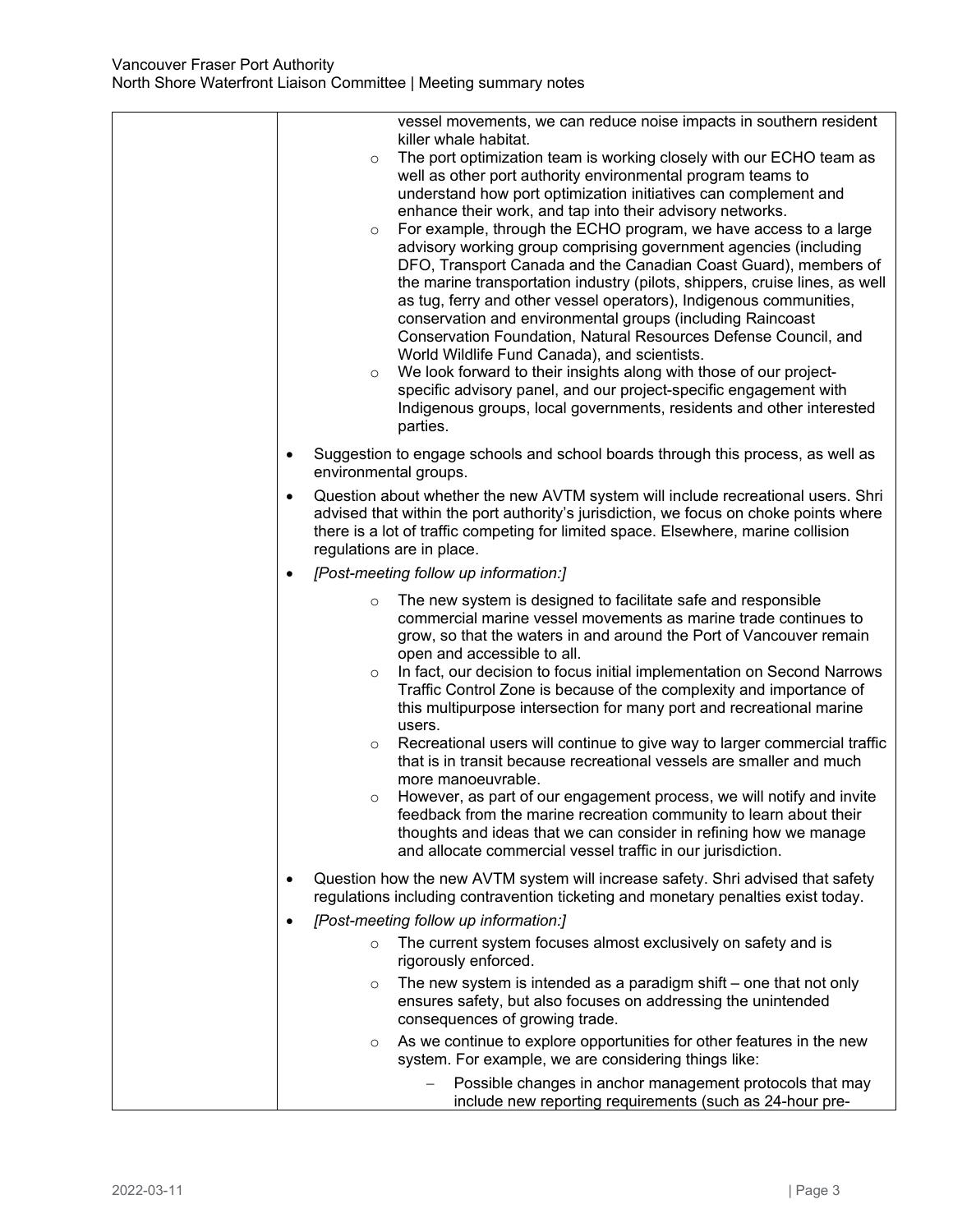|            | arrival reports) and guidelines for cargo shipment scheduling<br>to improve real-time information and help reduce the time that<br>individual vessels are at anchor, and                                                                                                                                                                                                                                                                                                                      |
|------------|-----------------------------------------------------------------------------------------------------------------------------------------------------------------------------------------------------------------------------------------------------------------------------------------------------------------------------------------------------------------------------------------------------------------------------------------------------------------------------------------------|
|            | A code of conduct for vessels when at anchor to help limit the<br>impacts of their presence for local communities and the<br>environment.                                                                                                                                                                                                                                                                                                                                                     |
|            | We invite and will consider other ideas as part of our<br>engagement process.                                                                                                                                                                                                                                                                                                                                                                                                                 |
|            | Question regarding accommodating larger cruise vessels through the First<br>$\bullet$<br>Narrows. We have implemented new navigational aids, including sector lights and<br>current sensors etc. to assist local pilots, to promote growth in the cruise sector.<br>We are working with the cruise sector to see what demand looks like and will make<br>the best decision to support growth in that sector.                                                                                  |
|            | Question regarding jurisdiction in Metro Vancouver and potential new anchorages.<br>$\bullet$<br>We manage 28 deep-sea anchorages within the Port of Vancouver, located in<br>English Bay, the Inner Harbour and Indian Arm. Suitable anchorage locations are<br>limited, and we are not considering adding local anchorages at this time.                                                                                                                                                    |
|            | [Post-meeting follow up information:]                                                                                                                                                                                                                                                                                                                                                                                                                                                         |
|            | Located on the southwest coast of British Columbia, the Port of<br>$\circ$<br>Vancouver extends from Roberts Bank and the Fraser River up to and<br>including Burrard Inlet. Geographically, the Port of Vancouver includes<br>more than 16,000 hectares of water, more than 1,500 hectares of land<br>and hundreds of kilometres of shoreline, bordering 16 municipalities<br>and intersecting the traditional territories and treaty lands of several<br><b>Coast Salish First Nations.</b> |
|            | For more information on the active vessel traffic management program, visit:<br>portvancouver.com/marine-operations/avtm/; or sign up to receive project updates<br><u>here</u>                                                                                                                                                                                                                                                                                                               |
| Roundtable | During this meeting's roundtable, members introduced themselves to the new<br>community representatives in addition to providing their updates.                                                                                                                                                                                                                                                                                                                                               |
|            | Community:                                                                                                                                                                                                                                                                                                                                                                                                                                                                                    |
|            | On March 29, Australia's <b>Sunrise</b> will broadcast live on the Channel Seven<br>breakfast show from Shipyards in North Vancouver.                                                                                                                                                                                                                                                                                                                                                         |
|            | Community events coming up include Here for the Beer and e-boat racing.                                                                                                                                                                                                                                                                                                                                                                                                                       |
|            | A District of North Vancouver community representative noted an upcoming<br>Sema7maka Canoe Family event and offered to share details with anyone<br>interested.                                                                                                                                                                                                                                                                                                                              |
|            | A District of West Vancouver community representative noted the District's Coastal<br>$\bullet$<br>Marine Management Plan has bene finalized, which has been in development for<br>years.                                                                                                                                                                                                                                                                                                     |
|            | Indigenous:                                                                                                                                                                                                                                                                                                                                                                                                                                                                                   |
|            | Tsleil-Waututh Nation is planning to hold canoe races in July 2022 out of Whey-ah-<br>wichen/Cates Park. Chief Jennifer Thomas has been in the media lately speaking<br>about some of Tsleil-Waututh Nation's environmental work.                                                                                                                                                                                                                                                             |
|            | Municipal:                                                                                                                                                                                                                                                                                                                                                                                                                                                                                    |
|            | City of North Vancouver may appoint a new representative for this committee.<br>$\bullet$<br>District of North Vancouver shared that nominations for annual youth awards are<br>$\bullet$<br>open until March 14, 2022.                                                                                                                                                                                                                                                                       |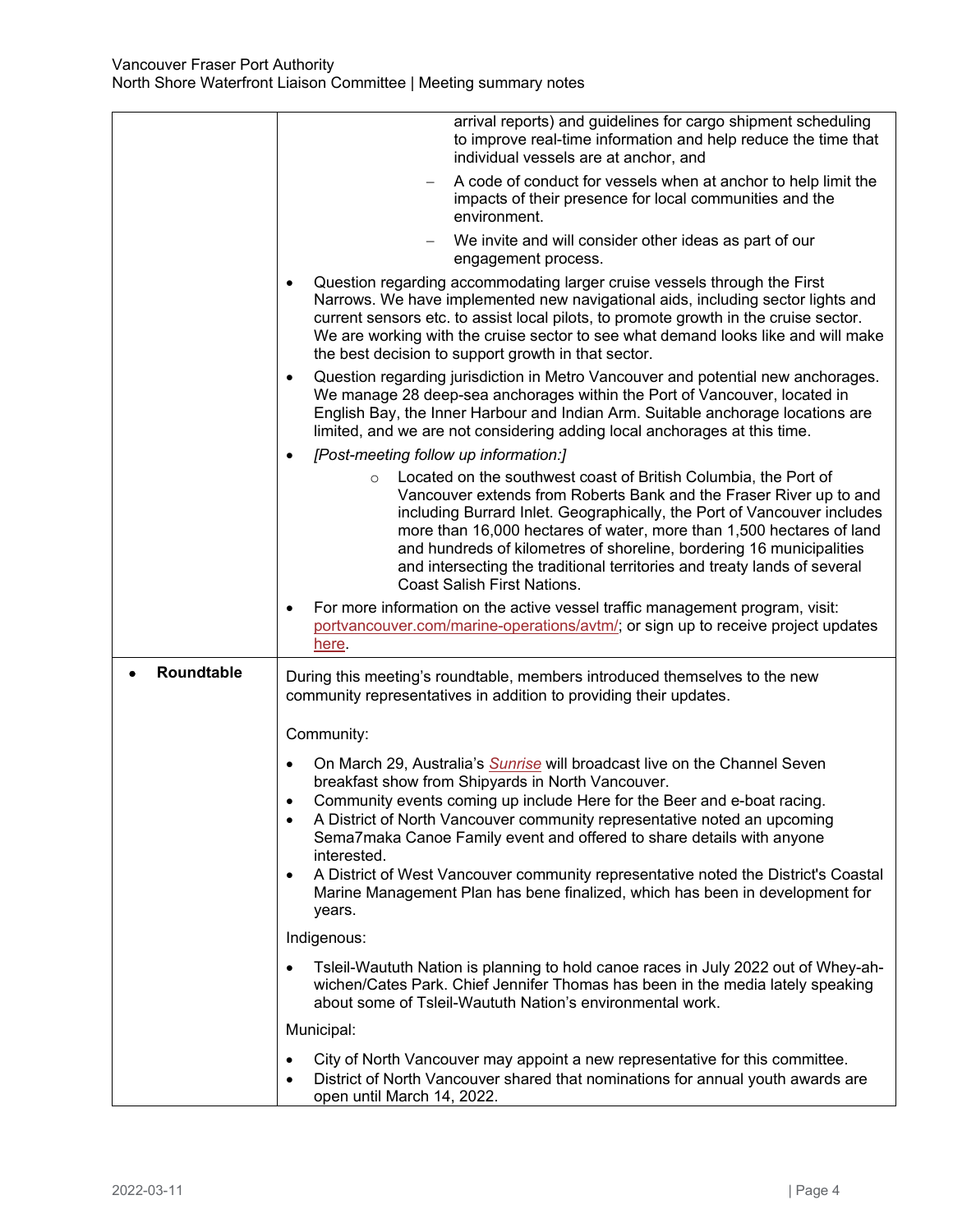|                                                          | District of West Vancouver has introduced its first environmental levy.<br>$\bullet$<br>District of West Vancouver will hold a public hearing this month about developing<br>$\bullet$<br>the waterfront safely following impacts from recent storms. Repairs on the<br>Centennial Seawalk are starting.<br>Industry:<br>Neptune is looking forward to being able to once again host public tours this<br>summer.<br>Seaspan provided an update that work continues on their active habitat restoration<br>$\bullet$<br>project underway at MacKay Creek estuary.<br>An engagement summary for the proposed Seaspan Vancouver Drydock Water Lot                                                                                                                                                                                                                                                                                                                                                                                    |
|----------------------------------------------------------|------------------------------------------------------------------------------------------------------------------------------------------------------------------------------------------------------------------------------------------------------------------------------------------------------------------------------------------------------------------------------------------------------------------------------------------------------------------------------------------------------------------------------------------------------------------------------------------------------------------------------------------------------------------------------------------------------------------------------------------------------------------------------------------------------------------------------------------------------------------------------------------------------------------------------------------------------------------------------------------------------------------------------------|
|                                                          | Expansion project is available on the port authority's website. The consideration<br>report is being finalized. Seaspan will be completing another public engagement<br>period and will share information with this committee.<br>Western Stevedoring noted strong volumes of pulp and steel.<br>$\bullet$<br>Western Stevedoring operates a cruise ship facility in Victoria, which will see the<br>$\bullet$<br>first cruise ship in two years on April 1, 2022.                                                                                                                                                                                                                                                                                                                                                                                                                                                                                                                                                                 |
|                                                          | Port updates:<br>The port authority shared that the Impact Assessment Agency of Canada (IAAC) is<br>inviting the public and Indigenous groups to comment on our response to the<br>federal government's August 2020 information request and on the draft conditions<br>for the Roberts Bank Terminal 2 Project.<br>The port authority shared that we are moving toward implementation of the Rolling<br>$\bullet$<br>Truck Age Program, which will remove 180 of the oldest polluting container trucks<br>from the port authority's truck licensing system (TLS). Approximately 80% of<br>container trucks serving the port are already compliant. We commend and thank<br>local truck owners and companies for working with us on this important program,<br>and look forward to seeing this program deliver cleaner air for our communities.<br>The port authority thanked Jeanette for the years of service and dedication<br>$\bullet$<br>representing Western Stevedoring on the North Shore Waterfront Liaison<br>Committee. |
| <b>North Shore</b><br>$\bullet$<br>community<br>feedback | In January, the port authority received one complaint about a grinding noise heard<br>$\bullet$<br>by a North Vancouver resident. The community member suggested the noise might<br>be coming across the Burrard Inlet from Shellburn or Westridge Marine Terminal in<br>Burnaby. The port authority followed up with each terminal but could not correlate<br>activities that would create a grinding noise during the indicated times.<br>The port authority received complaints about a loud horn heard in North<br>$\bullet$<br>Vancouver. This noise was associated with fog horns which are used by vessels<br>when visibility is low. Fog horn usage is required by law.<br>Multiple community members were concerned about vessel noise at the three West<br>$\bullet$<br>Vancouver anchorages. The port authority operations centre contacted each vessel<br>to remind the vessel's master they are anchored near a residential area, and                                                                                 |
| <b>Committee</b><br>admin                                | forwarded the appropriate noise guidelines.<br><b>Donation selection</b><br>The committee voted to direct the 2021 holiday donation to BCIT to the Power and<br>$\bullet$<br>Marine Engineering Endowment.<br><b>Action:</b> Mandy to follow up with BCIT.<br>$\bullet$                                                                                                                                                                                                                                                                                                                                                                                                                                                                                                                                                                                                                                                                                                                                                            |